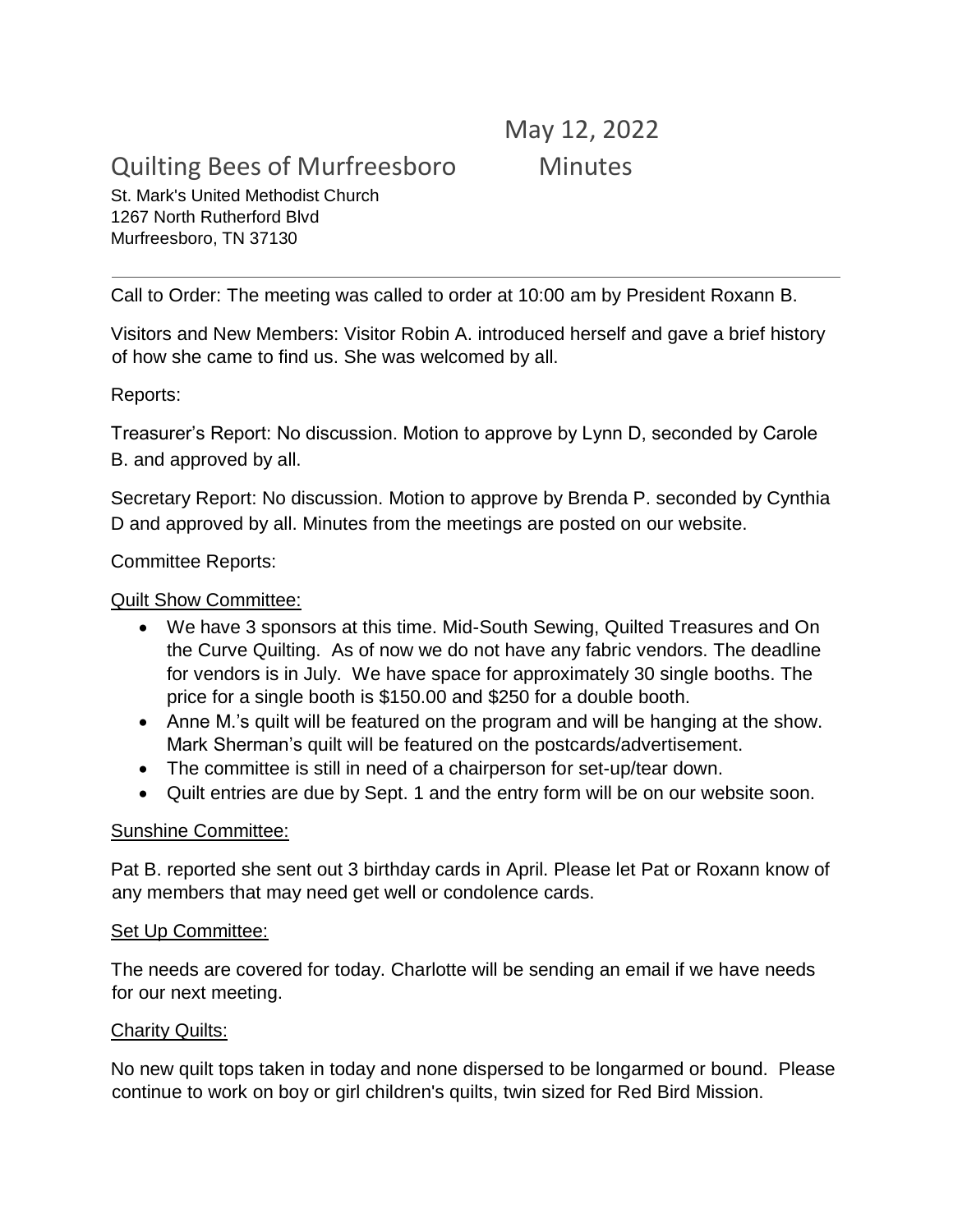## Program Committee:

- Pat B. will be leading today's sit and sew for our Sunshine Hearts. The instructions are on our website and she is in need of a variety of colors of hearts and from a variety of members.
- Member Joan H. will be teaching Cathedral Windows at our next gathering on May 26. The supply list is on the website. This is open to everyone. No machine is necessary as it is hand work only.
- June 9 is a sit and sew
- June 23 is a workshop with Candace Hassen and will be held at "Living Faith Ministries" in Smyrna. This is a closed meeting and the deadline to sign up is May 26.
- July 14 our meeting will be held upstairs and members need to bring their own lunch. Nothing specific has been planned. We are open for someone to do a trunk show or any other ideas.
- July 28 our meeting will be held upstairs and members will need to bring their lunch. Nothing planned as of now.
- Aug 25 Member Anne M. will be teaching a class.

Old Business: No old business to discuss.

# New Business:

 TVQA Assembly Day will be held in Gallatin on July 16. It will be hosted by the Lakeshore and Iris Guilds and will be held at Vol State Community College. It is free to attend. Two programs will be held on Friday with a separate cost. You can sign up on the TVQA website, tvqa.org. There is a limit of 250 people and 190 have already signed up. Registration will close on May 31st.

Our lunch today was provided by Karen S, Barb P, Cynthia D, Jeanna D,. and Lynn D. Thank you so much ladies. A sign-up sheet for future months is available.

Door Prizes were won by Kitty M., Earlene E., Trish H., Lori S., and Barb P.

May Block of the Month is on the website

UFO for June is Number 2

Kitty M. won the UFO monthly drawing

Show and Tell followed and the meeting was adjourned at 11:15

*Respectfully submitted by* Karen Dye